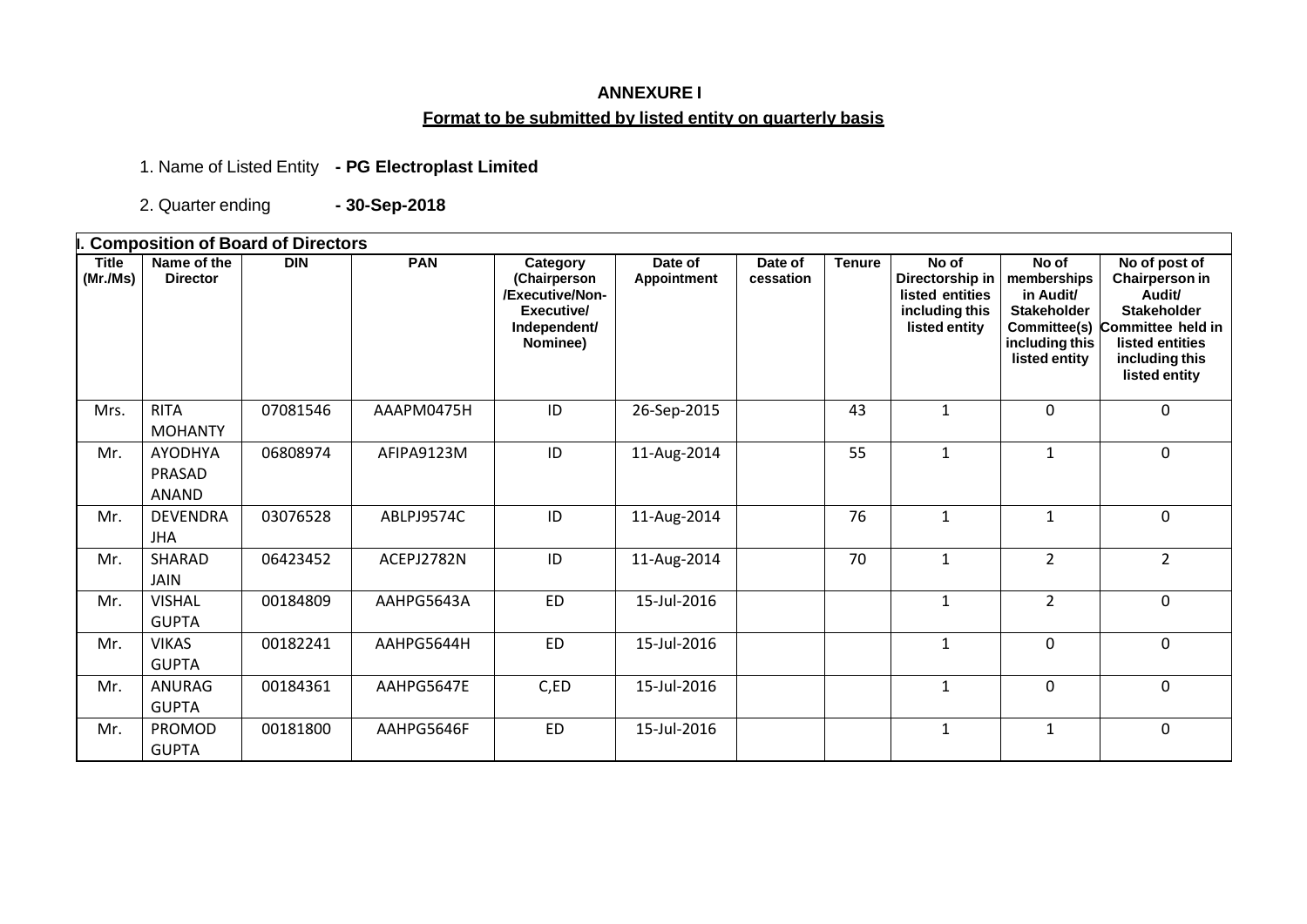# **II. Composition of Comittees**

| <b>Audit Committee</b> |                      |          |                               |
|------------------------|----------------------|----------|-------------------------------|
| Sr. No.                | Name of the Director | Category | <b>Chairperson/Membership</b> |
|                        | Sharad Jain          | ID       | Chairperson                   |
|                        | Vishal Gupta         | ED       | Member                        |
|                        | Ayodhya Prasad Anand | ID       | Member                        |
|                        | Devendra Jha         | ID       | Member                        |

| <b>Stakeholders Relationship Committee</b> |                             |          |                               |
|--------------------------------------------|-----------------------------|----------|-------------------------------|
| Sr. No.                                    | <b>Name of the Director</b> | Categorv | <b>Chairperson/Membership</b> |
|                                            | PROMOD GUPTA                | ED       | Member                        |
|                                            | Vishal Gupta                | ED       | Member                        |
|                                            | Sharad Jain                 | ID       | Chairperson                   |

| <u>в.,</u><br>Committee<br>IVI.<br>neni<br>'nade. |                               |               |                                              |  |
|---------------------------------------------------|-------------------------------|---------------|----------------------------------------------|--|
| .<br>IVO.<br>. اب                                 | Director<br>the<br>Name<br>01 | .<br>77 17 1. | <br>nbershıp<br>son/Mem<br>.<br>нан<br>,,,,, |  |

| <b>Nomination and Remuneration Committee</b> |                             |          |                               |
|----------------------------------------------|-----------------------------|----------|-------------------------------|
| Sr. No.                                      | <b>Name of the Director</b> | Category | <b>Chairperson/Membership</b> |
|                                              | Rita Mohanty                | ID       | Member                        |
|                                              | Ayodhya Prasad Anand        | ID       | Member                        |
|                                              | Devendra Jha                | ID       | Chairperson                   |

| Ш.<br><b>Meeting of Board of Directors</b>             |                                                        |                                                                |
|--------------------------------------------------------|--------------------------------------------------------|----------------------------------------------------------------|
| Date(s) of Meeting (if any) in the previous<br>quarter | Date(s) of Meeting (if any)<br>in the relevant quarter | Maximum gap between any two<br>consecutive (in number of days) |
| 16-Apr-2018                                            | 11-Aug-2018                                            |                                                                |
| 25-Mav-2018                                            |                                                        |                                                                |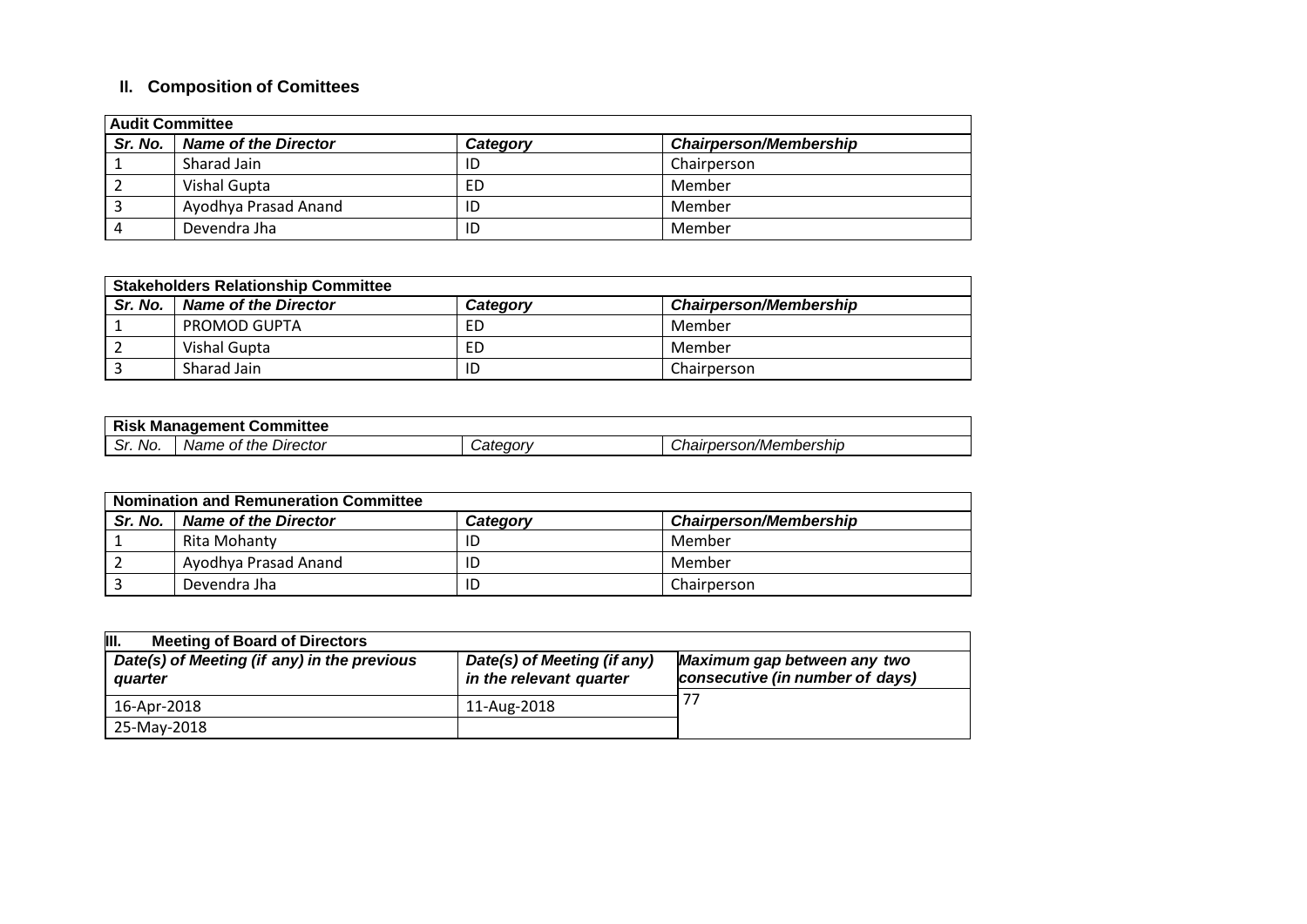| IV.<br><b>Meeting of Committees</b>    |                                                                   |                                                             |                                                                   |                                                                      |
|----------------------------------------|-------------------------------------------------------------------|-------------------------------------------------------------|-------------------------------------------------------------------|----------------------------------------------------------------------|
| <b>Name of the committee</b>           | Date(s) of meeting of the<br>committee in the relevant<br>quarter | <b>Whether</b><br>requirement<br>of Quorum<br>met (details) | Date(s) of meeting of<br>the committee in the<br>previous quarter | Maximum gap<br>between any two<br>consecutive (in<br>number of days) |
| Audit Committee                        | 11-Aug-2018                                                       | 4                                                           | 25-May-2018                                                       | -77                                                                  |
| Stakeholders Relationship<br>Committee | 11-Aug-2018                                                       | 3                                                           | 25-May-2018                                                       |                                                                      |
| <b>Audit Committee</b>                 |                                                                   | 4                                                           | 16-Apr-2018                                                       |                                                                      |

| <b>Related Party Transactions</b><br>v.                                                                      |                                      |
|--------------------------------------------------------------------------------------------------------------|--------------------------------------|
| <b>Subject</b>                                                                                               | <b>Compliance status (Yes/No/NA)</b> |
| Whether prior approval of audit committee obtained                                                           | Yes                                  |
| Whether shareholder approval obtained for material<br><b>RPT</b>                                             | Not Applicable                       |
| Whether details of RPT entered into pursuant to<br>omnibus approval have been reviewed by Audit<br>Committee | <b>Yes</b>                           |

### **VI. Affirmations**

- 1. The composition of Board of Directors is in terms of SEBI (Listing obligations and disclosure requirements) Regulations, 2015. **Yes**
- 2. The composition of the following committees is in terms of SEBI(Listing obligations and disclosure requirements) Regulations, 2015
	- a. Audit Committee **Yes**
	- b. Nomination & remuneration committee **Yes**
	- c. Stakeholders relationship committee **Yes**
	- d. Risk management committee (applicable to the top 100 listed entities) **- Not applicable**
- 3. The committee members have been made aware of their powers, role and responsibilities as specified in SEBI (Listing obligations and disclosure requirements) Regulations, 2015. **- Yes**
- 4. The meetings of the board of directors and the above committees have been conducted in the manner as specified in SEBI (Listing obligations and disclosure requirements) Regulations, 2015.**- Yes**
- 5. a. This report and/or the report submitted in the previous quarter has been placed before Board of Directors. **- Yes** b. Any comments/observations/advice of Board of Directors may be mentioned here:

**The Nomination and Remuneration Committee was reconstituted on 11-08-2018 in the meeting of Board of Directors.**

**Name : Sanchay Dubey**

**Designation : Company Secretary & Compliance Office**